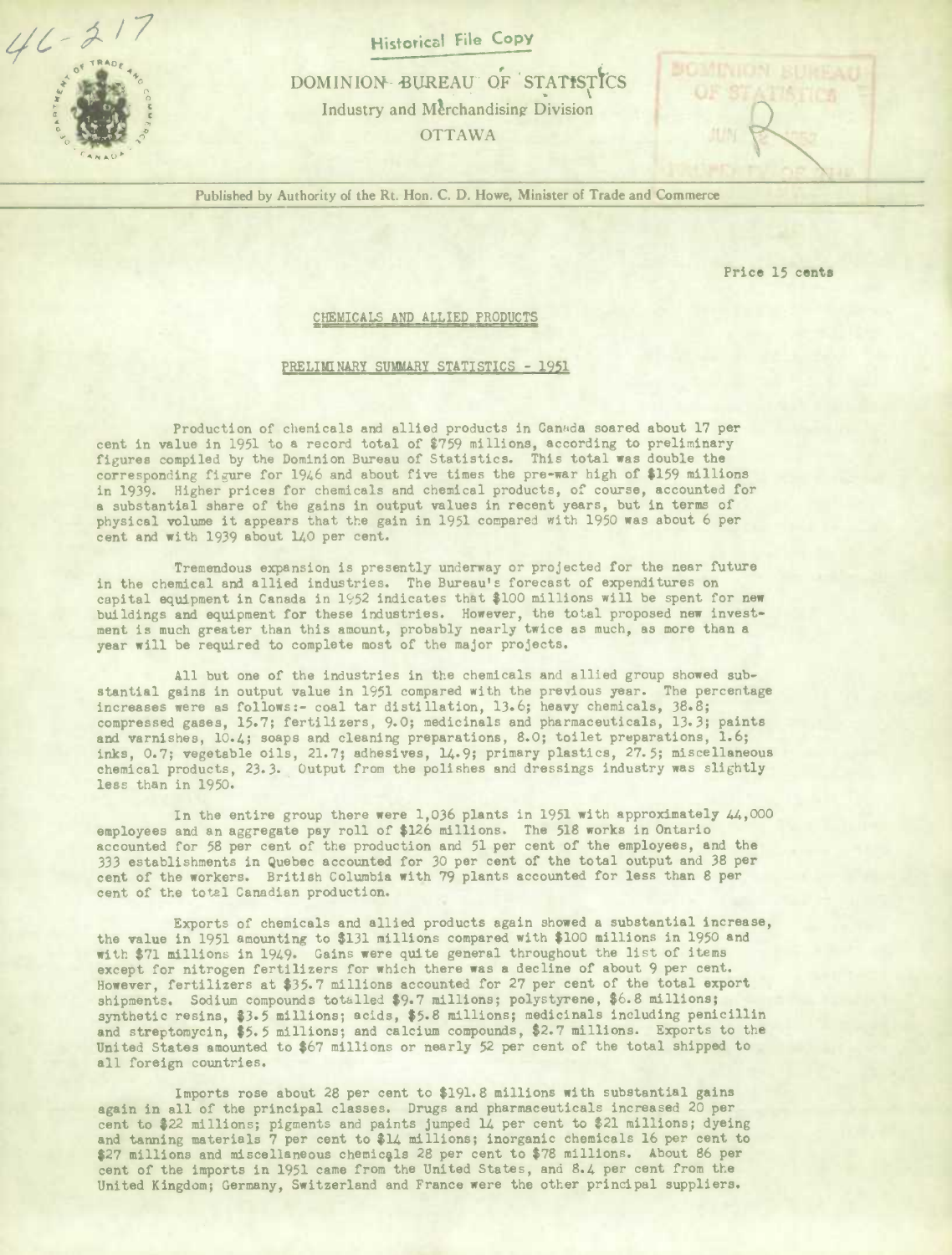## **<u>Chemicals</u>** - 2 -

Table 1 - PRINCIPAL STATISTICS FOR THE MANUFACTURE OF CHEMICALS AND ALLIED PRODUCTS, BY INDUSTRIES,

| Industry                        | Number<br>of<br>plants | 1950 and 1951<br>Average<br>number<br>of em-<br>ployees | Salaries<br>and<br>wages | Cost of<br>fuel and<br>electricity<br>at works | Cost of<br>materials<br>at works | Gross sell-<br>ing value<br>of products<br>at works |
|---------------------------------|------------------------|---------------------------------------------------------|--------------------------|------------------------------------------------|----------------------------------|-----------------------------------------------------|
| 1950                            |                        |                                                         |                          | (000's of dollars)                             |                                  |                                                     |
| Coal tar distillation           | 11                     | 457                                                     | 1,274                    | 633                                            | 6,057                            | 10,033                                              |
| Heavy chemicals                 | 28                     | 6,020                                                   | 18,039                   | 8,639                                          | 30,328                           | 87,494                                              |
| Compressed gases                | 50                     | 1,240                                                   | 3,240                    | 493                                            | 1,874                            | 12,737                                              |
| Fertilizers                     | 36                     | 3,253                                                   | 9,423                    | 1,996                                          | 33,350                           | 68,997                                              |
| Medicinals and pharmaceuticals. | 210                    | 7,524                                                   | 16,638                   | 653                                            | 24,621                           | 76,373                                              |
| Paints and varnishes            | 109                    | 5,929                                                   | 14,569                   | 682                                            | 49,870                           | 92,999                                              |
| Soaps and washing compounds     | 142                    | 3,735                                                   | 10,340                   | 1,093                                          | 34,750                           | 66,048                                              |
| Toilet preparations             | 98                     | 1,862                                                   | 3,424                    | 90                                             | 7,679                            | 20,951                                              |
| Inks                            | 30                     | 796                                                     | 2,230                    | 80                                             | 4,570                            | 10,218                                              |
| Vegetable oils                  | 15                     | 792                                                     | 2,155                    | 524                                            | 40,213                           | 47,026                                              |
| Adhesives                       | 28                     | 669                                                     | 1,723                    | 365                                            | 5,086                            | 9,679                                               |
| Polishes and dressings          | 54                     | 782                                                     | 1,715                    | 76                                             | 6,325                            | 13,377                                              |
| Plastics (primary only)         | 1/2                    | 1,392                                                   | 3,965                    | 603                                            | 14,000                           | 30,728                                              |
| Miscellaneous (*)               | 208                    | 7,024                                                   | 18,060                   | 6,070                                          | 48,981                           | 100,209                                             |
| TOTAL                           | 1,033                  | 41,475                                                  | 106,794                  | 21,998                                         | 307,706                          | 646,871                                             |

1951

| Coal tar distillation           | 11    | 493    | 1,441   | 684    | 6,588   | 11,402  |
|---------------------------------|-------|--------|---------|--------|---------|---------|
| Heavy chemicals                 | 28    | 7,592  | 25,483  | 11,212 | 38,815  | 121,465 |
| Compressed gases                | 49    | 1,210  | 3,510   | 552    | 2,365   | 14,740  |
| Fertilizers                     | 37    | 3,102  | 9.971   | 1,462  | 35,826  | 75,235  |
| Medicinals and pharmaceuticals. | 209   | 7,502  | 18,639  | 698    | 26.979  | 86,551  |
| Paints and varnishes            | 112   | 6,113  | 16, 147 | 712    | 55,038  | 102,704 |
| Soaps and washing compounds     | 136   | 3.917  | 11,658  | 1,002  | 41,398  | 71,309  |
| Toilet preparations             | 99    | 1,467  | 3.544   | 92     | 7,811   | 21,287  |
| Inks                            | 32    | 808    | 2,394   | 83     | 5.107   | 10,292  |
| Vegetable oils                  | 13    | 743    | 2,289   | 615    | 48,007  | 57,218  |
| Adhesives                       | 29    | 711    | 1,960   | 367    | 6.077   | 11,118  |
| Polishes and dressings          | 53    | 807    | 1,856   | 76     | 6,400   | 13,323  |
| Plastics (primary only)         | 17    | 1,651  | 5.396   | 707    | 20.684  | 39,171  |
| $Missellaneous (*)$             | 211   | 7,723  | 22, 199 | 6,424  | 58,740  | 123,535 |
| TOTAL                           | 1,036 | 43,839 | 126,487 | 24,687 | 359,835 | 759,350 |

(\*) Includes explosives, hardwood distillation, insecticides, matches, dry colours, etc.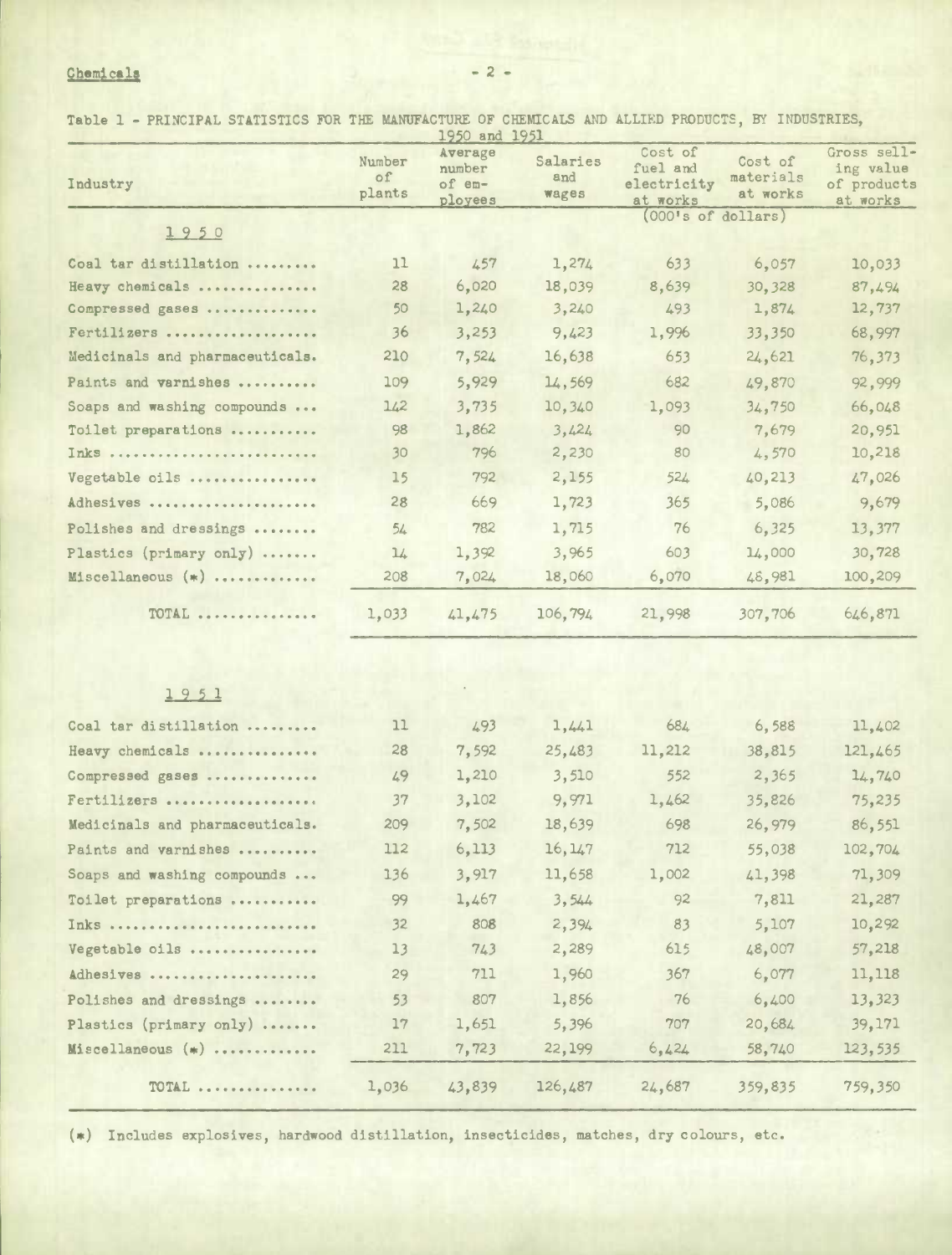## Chemicals -3 -

Table 2 - PRINCIPAL STATISTICS FOR THE MANuFACTURE OF CHEMiCAlS AND ALLIED PRODUCTS, BY PROVINCES,

|                                         |                               | 1950 and 1951                          |                          |                                                |                                  |                                                     |  |  |
|-----------------------------------------|-------------------------------|----------------------------------------|--------------------------|------------------------------------------------|----------------------------------|-----------------------------------------------------|--|--|
| Province                                | Number<br>$\circ$ f<br>plants | Average<br>number<br>of em-<br>ployees | Salaries<br>and<br>wages | Cost of<br>fuel and<br>electricity<br>at works | Cost of<br>materials<br>at works | Gross sell-<br>ing value<br>of products<br>at works |  |  |
|                                         |                               |                                        |                          |                                                | (000's of dollars)               |                                                     |  |  |
| 1950                                    |                               |                                        |                          |                                                |                                  |                                                     |  |  |
| Newfoundland                            | 6                             | 75                                     | 151                      | 14                                             | 558                              | 988                                                 |  |  |
| Prince Edward Island and<br>Nova Scotia | 17                            | 344                                    | 785                      | 144                                            | 4,217                            | 6,036                                               |  |  |
| New Brunswick                           | 7                             | 136                                    | 346                      | 57                                             | 3,238                            | 4,293                                               |  |  |
| Quebec                                  | 336                           | 15,159                                 | 38,229                   | 5,249                                          | 86,464                           | 187,266                                             |  |  |
| Ontario                                 | 515                           | 21,755                                 | 56,721                   | 15,182                                         | 180,932                          | 375,896                                             |  |  |
| Manitoba                                | 44                            | 761                                    | 1,567                    | 133                                            | 6,872                            | 12,070                                              |  |  |
| Saskatchewan                            | 11                            | 233                                    | 579                      | 36                                             | 1,300                            | 1,984                                               |  |  |
| Alberta                                 | 21                            | 575                                    | 1,613                    | 840                                            | 2,322                            | 8,331                                               |  |  |
| British Columbia                        | 76                            | 2,437                                  | 6,802                    | 343                                            | 21,802                           | 49,607                                              |  |  |
| CANADA                                  | 1,033                         | 41,475                                 | 106,794                  | 21,998                                         | 307,706                          | 646,871                                             |  |  |
|                                         |                               |                                        |                          |                                                |                                  |                                                     |  |  |
| 1951                                    |                               |                                        |                          |                                                |                                  |                                                     |  |  |
| Newfoundland                            | 6                             | 74                                     | 160                      | 13                                             | 660                              | 1,095                                               |  |  |
| Prince Edward Island and<br>Nova Scotia | 17                            | 333                                    | 830                      | 159                                            | 4,459                            | 7,139                                               |  |  |
| New Brunswick                           | 7                             | 132                                    | 330                      | 55                                             | 2,783                            | 3,693                                               |  |  |
| Quebec                                  | 333                           | 16,787                                 | 46,440                   | 6,411                                          | 99,894                           | 225,046                                             |  |  |
| Ontario                                 | 518                           | 22,543                                 | 67,016                   | 16,797                                         | 215,213                          | 439,267                                             |  |  |
| Manitoba                                | 43                            | 766                                    | 1,685                    | 142                                            | 7,351                            | 12,734                                              |  |  |
| Saskatchewan                            | 9                             | 166                                    | 501                      | 28                                             | 741                              | 1,448                                               |  |  |
| Alberta                                 | 24                            | 573                                    | 1,807                    | 719                                            | 2,730                            | 10,758                                              |  |  |
| British Columbia                        | 79                            | 2,465                                  | 7,718                    | 363                                            | 26,004                           | 58,170                                              |  |  |
| CANADA                                  | 1,036                         | 43,839                                 | 126,487                  | 24,687                                         | 359,835                          | 759,350                                             |  |  |

6 502-552 27-5-52